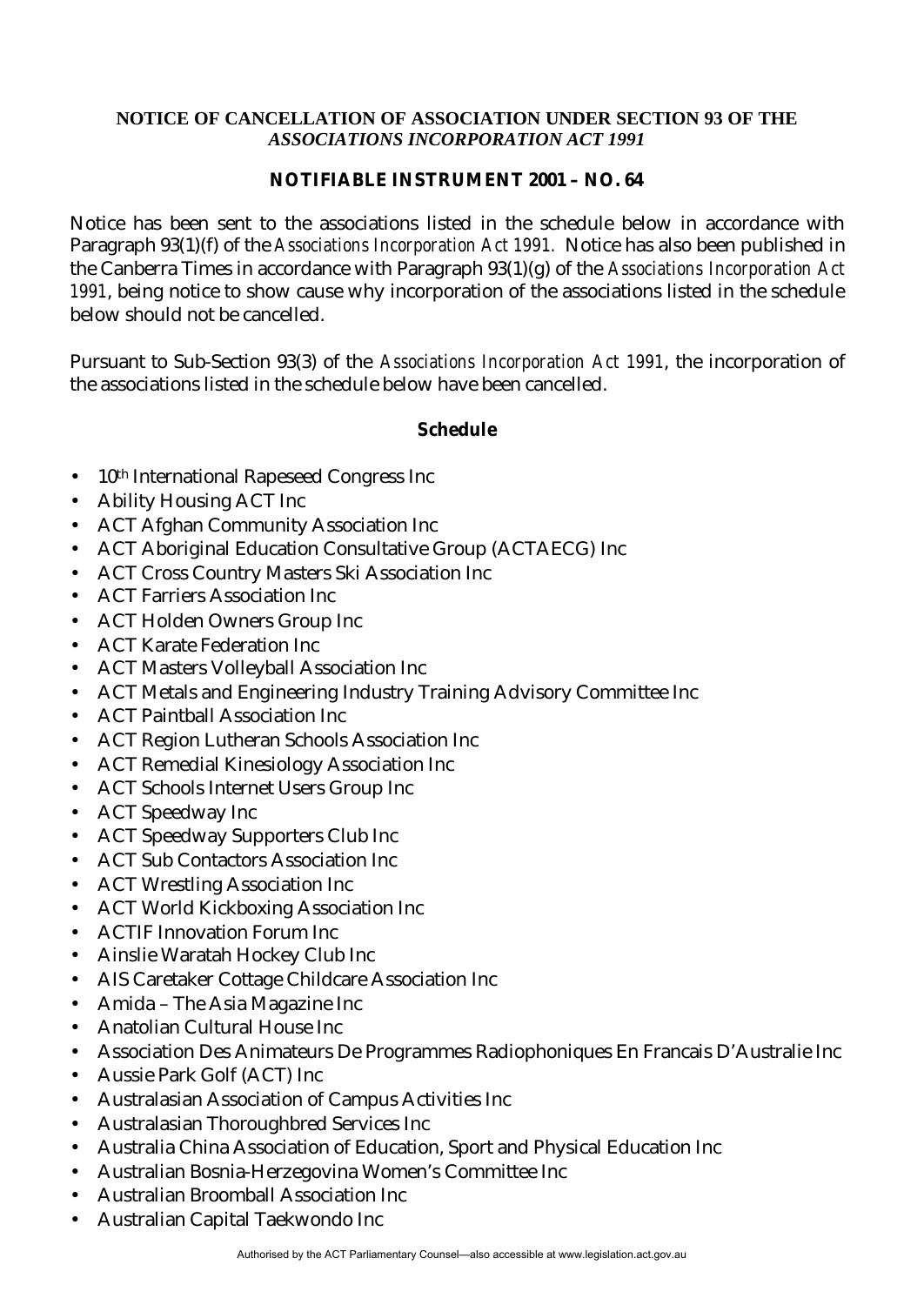- Australian Chamber Singers Inc
- Australian Council for Lesbian and Gay Rights Inc
- Australian Council of Bargaining Agents Inc
- Australian Council of Gould Leagues Inc
- Australian Dragon Boat Federation Inc
- Australian Federal Police National Sports Federation Inc
- Australian Foundation for Democracy Inc
- Australian Fuel Challenge Inc
- Australian Italian Lawyers Association Inc
- Australian Live Role Play Association Inc
- Australian Psychological Association Inc
- Australian Public Service Lawn Bowls Association (ACT) Inc
- Australian Taekwondo Association (ACT Division) Inc
- Australian Traditional Chinese Therapy Society Inc
- Australian Woodcraft Federation Inc
- Away Payvand Persian Community Radio Program Inc
- BCOF National Research Commemorative and Welfare Association ACT Inc
- Belconnen Community Television Inc
- Brindabella Corroboree Inc
- Building Designers Association ACT & Region Inc
- Business in the Community (Australia) Inc
- Canberra Anxiety & Phobia Support Service Inc
- Canberra Blade Club Inc
- Canberra Cavaliers Cricket Club Inc
- Canberra Eagles Handball Club Inc
- Canberra Electric Flight Association Inc
- Canberra Gladiators Rugby League Football Club Inc
- Canberra Jazz Initiative Inc
- Canberra Muso and Sports Club Inc
- Canberra Off Road Model Car Club Inc
- Canberra Region Arts Crafts & Community Activities Association Inc
- Canberra Soccer Press Association (CASPA) Inc
- Canberra Surfriders Inc
- Canberra's Songwriter's Association of Australia Inc
- Canberra Sync & Swim Inc
- Capital Region Inline Hockey Association Inc
- Capital Small Car Club Inc
- Carnahan Australia Inc
- Chapman Owners & Traders Inc
- Chute 'Em Ups Inc
- Citizens Access Television Association Inc
- Colombian and Australian Society of ACT Inc
- Committee for Restoration of Democracy in Burma (Australia) Inc
- Community Ethnic Broadcasters Association of the ACT Inc
- Cotter Park Care Group Inc
- Council for Civil Liberties of the Australian Capital Territory Inc
- Country Music Collective Inc
- Croatian Democratic Union of Canberra and Queanbeyan Inc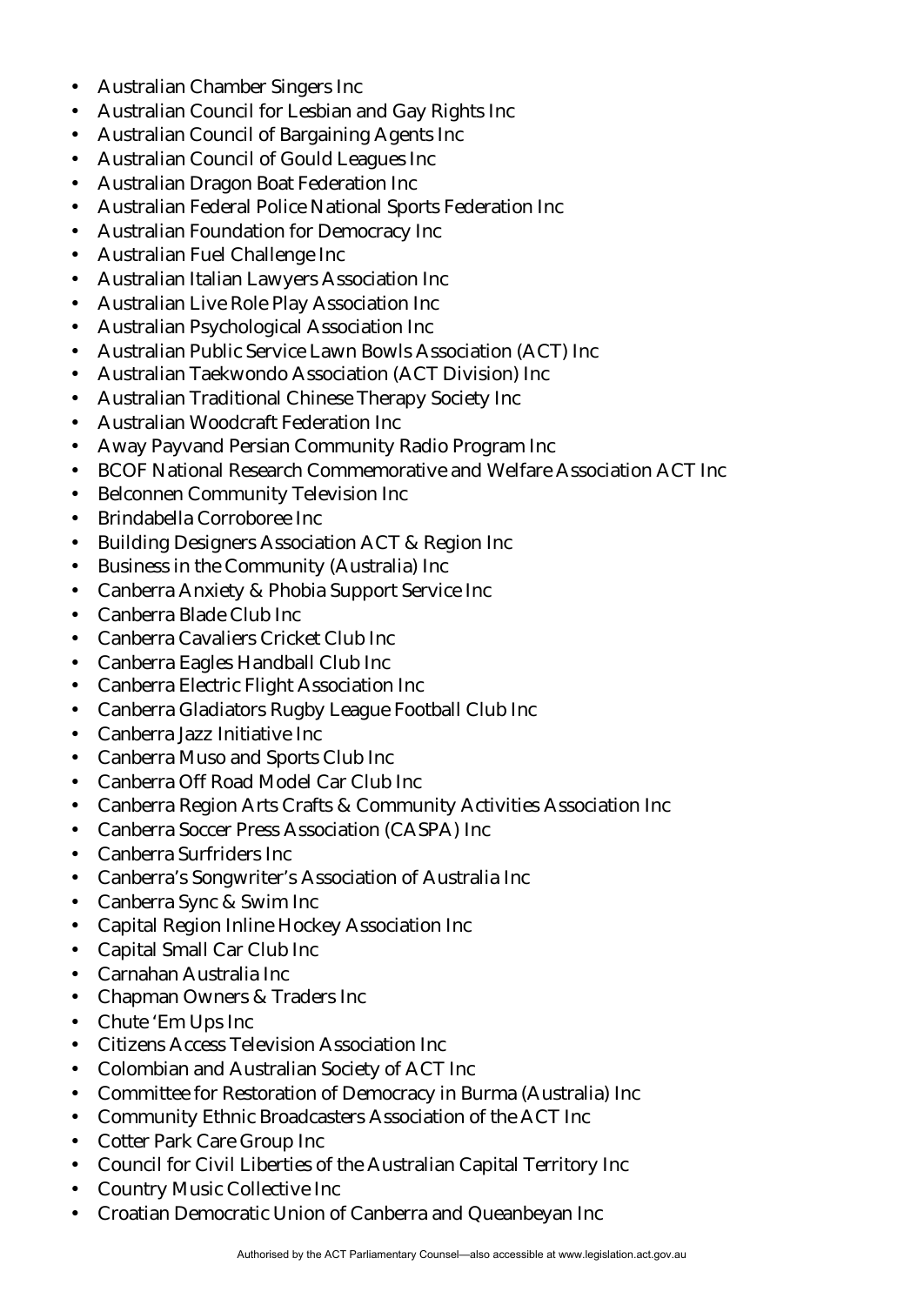- Croation Folkloric Ensemble Inc
- Crown Eagles Soccer Club Inc
- Daramalan and Black Mountain Eagles Community Rowing Club Inc
- Electronic Media Professionals Association of the ACT Inc
- Emphysema Support Group of ACT & NSW Inc
- Eritrean Community in ACT Inc
- Escort Service Brothel Association Inc
- Expand Inc
- Filcom Sports Club (of the ACT) Inc
- First Star Accomodation Inc
- Freedom From Violence Australia Inc
- Friends of Farrer Ridge Inc
- Fyshwick Football Club Inc
- Goulburn United Soccer Club Inc
- Harman Pistol Club Inc
- Health Lobby Australia Inc
- Heritage Trail Rider's Association Inc
- High-X Educational Services Inc
- International Association of Slovenian Development Partners Inc
- International Music Cultural Association Inc
- Internet Business Association Inc
- Jumping Jellybeans Street Theatre Inc
- Kawasaki Z Owners Club ACT Branch Inc
- Kids A.T. Home Inc
- Kingston Community Action Group Inc
- Kippax Community Television Inc
- Kiting Federation of Australia Inc
- Koori Building Works Aboriginal Association Inc
- LACSA Inc
- Latin America Language School Simon Bolivar Inc
- Latin Condor Soccer Association Inc
- Lions Club of Gungahlin Inc
- Lyneham Sports Club Inc
- Mawson Residents Association Inc
- Men Against Sexual Assault MASA (ACT) Inc
- Mental Health Resource (ACT) Inc
- Mercedes-Benz Enthusiasts Association of Australia Inc
- Miss Polonia Inc
- Mladi Hrvati Young Australian Croatians Canberra Inc
- Mt Ainslie Park Care Group Inc
- Narrabundah Residents' Group Inc
- Narrabundah Soccer Club Inc
- National 8's Cricket Association (N8CA) Inc
- National Building & Construction Training & Employment Association Inc
- National Federation of Independent Business (NFIB)
- National Indoor Cricket Centre Social Club Inc
- National Opera Festival Canberra Inc
- National Transport Museum Inc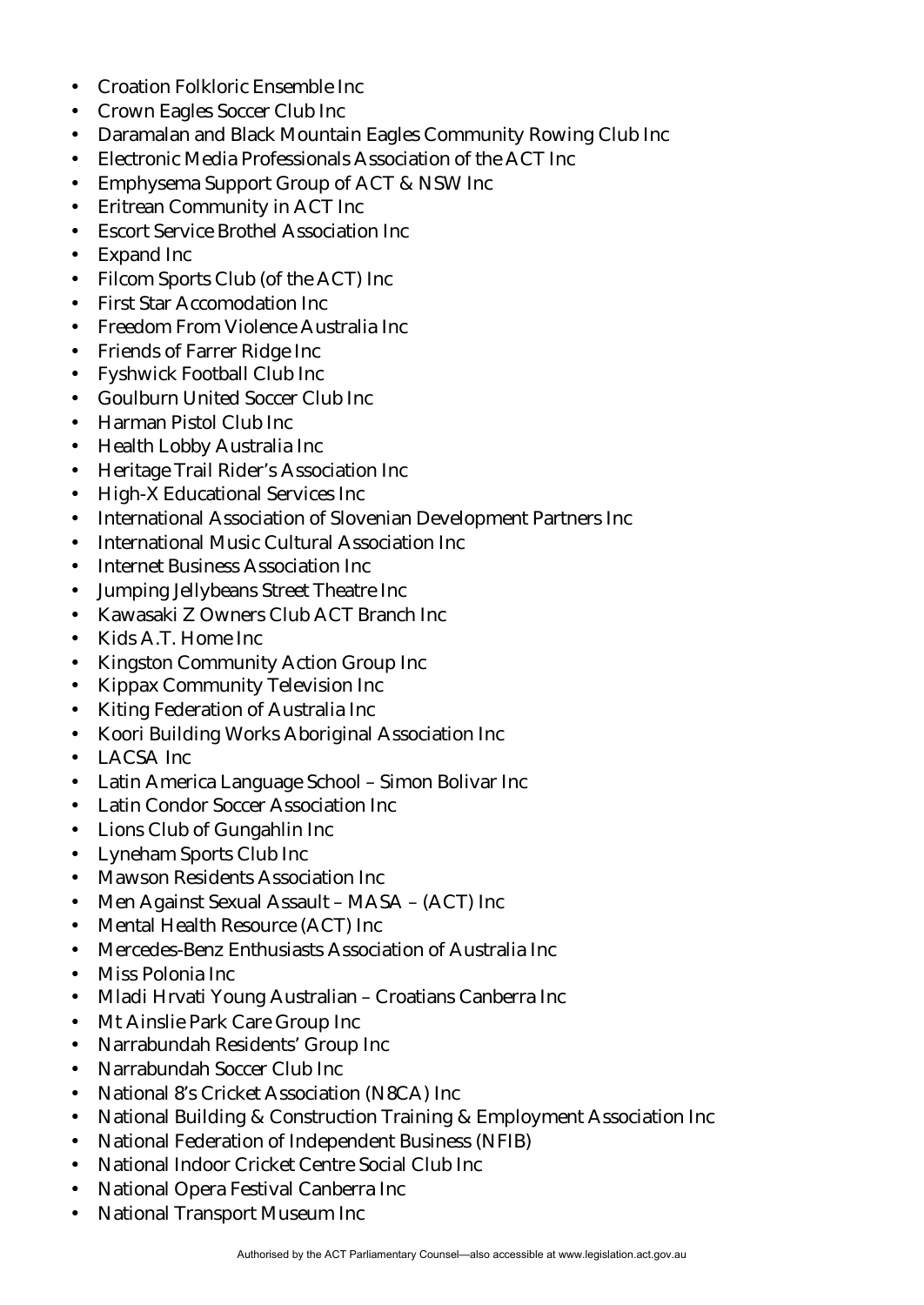- Nets ACT Inc.
- NETTFORCE Inc
- Ngunnawal Elders Council Inc
- North Canberra Gridiron Club Inc
- NSW & ACT Arabian Racing Club Inc
- OTRAC Inc
- Overseas Doctors Association Inc
- Pagan Alliance Inc
- Personal Injuries and Victims of Trauma Association Inc
- Phillip Traders Association Inc
- Polymedia Inc
- Quality Care for Children with Disabilities Inc
- Raft Press Inc
- Ravno (Croatia) Humanitarian Fund Inc
- Rebels Softball Club Inc
- Reel-Art Inc
- Republicon Inc
- R.E.S.T. Inc
- Richard Konrad the Prophet Inc
- Rosehill Spence Evatt Community Hall Association Inc
- Safe Motoring Association (Australia) Inc
- Save Our City Coalition Inc
- Serbian Sports Club White Eagles ACT Inc
- Skyjinks Inc
- Society of Chinese Medicine & Acupuncture (ACT) Inc
- Somali Australian Association Inc
- Southern Cross Soccer Club Inc
- Speld ACT Inc
- Tanglang Quan She Inc
- The ACT Internet Association Inc
- The Arab-Australian Friendship Society Inc
- The Association of RAN Families (Canberra) Inc
- The Australian Bonsai Gallery Inc
- The Australian Children and Youth Foundation Inc
- The Australian Council for the Teaching of Swimming and Water Safety ACT Branch Inc
- The Australian National Committee for the Earth Charter Inc
- The Bethany Fellowship Inc
- The Canberra and Regional Childrens Cot Fund Inc
- The Canberra Congregation of Jehovah's Witnesses Inc
- The Canberra Cougars Wrestling Association Inc
- The Canberra Small Business Council Inc
- The Fiji Canberra Association Inc
- The International Contender Association of Canberra Inc
- The Party for Freedom and Democracy in China Inc
- The Phytoweb Institute Inc
- The Rapeia Catharos Inc
- The Shakespeare Society Inc
- The Woden Valley Club Inc